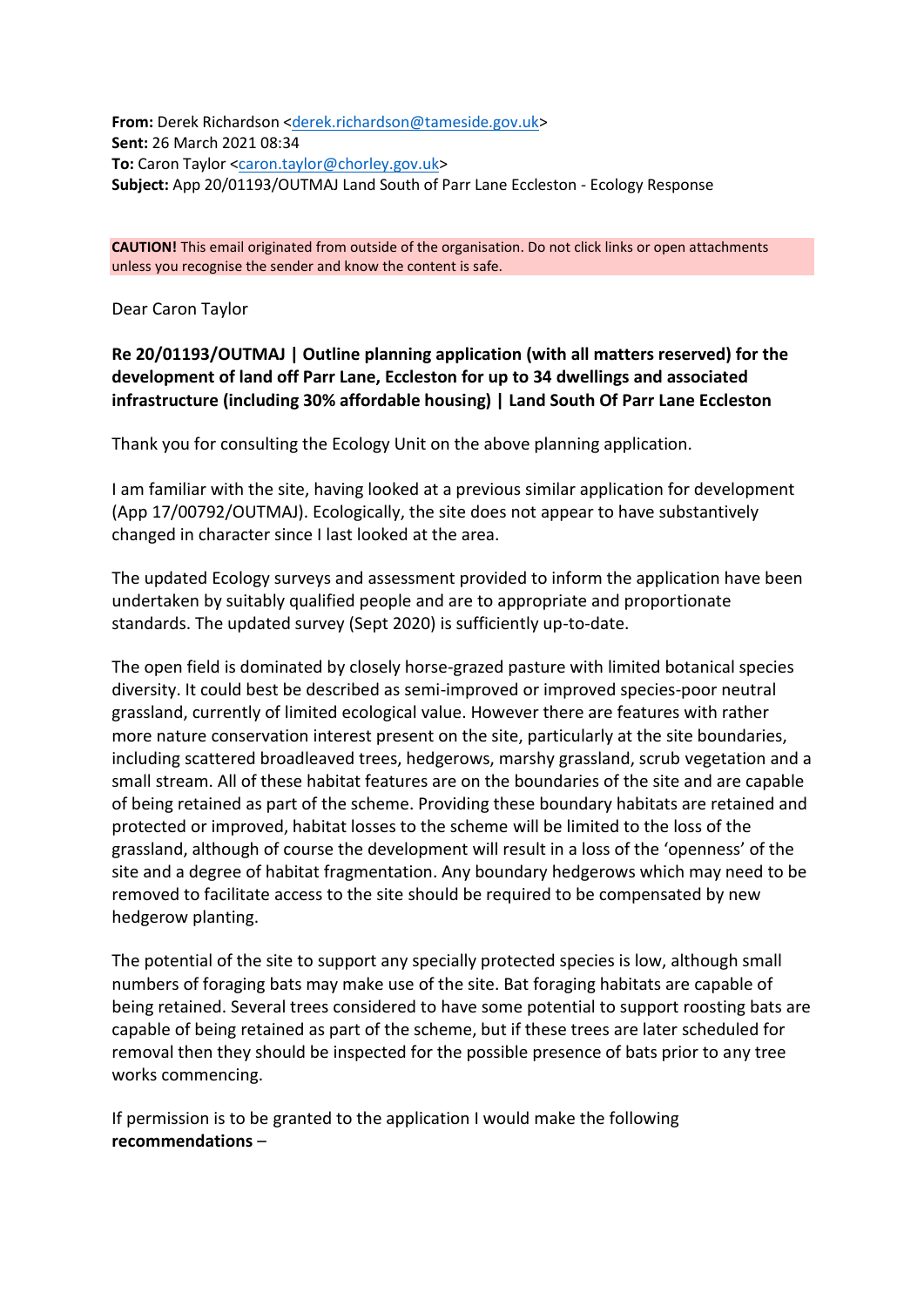## **Requirement for a Landscape Plan**

No works or development should take place until full details of both hard and soft landscape proposals have been submitted to and approved by the Local Planning Authority. These details shall include, as appropriate:

- Proposed finished levels or contours
- Means of enclosure
- Retained landscape and habitat features and proposals for restoration, where relevant (hedges, stream, broadleaved trees)
- Planting plans
- Written specifications (including cultivation and other operations associated with plant and grass establishment)
- Schedules of plants, noting species, planting sizes and proposed numbers /densities where appropriate
- Implementation timetables.

**Reason:** To ensure the provision of amenity afforded by appropriate landscape design and in the interests of nature conservation

## **Requirement for Biodiversity Enhancement**

Provision for nature conservation should be incorporated into the Landscape Plan. For example, by planting nectar and fruit bearing trees and shrubs, creating open-water SUDs systems, erecting bird nesting and bat roosting boxes *etc*. The provision of the allotments represents an opportunity to introduce wildlife-friendly features into the site.

## **Protection of nesting birds**

No vegetation clearance or tree felling required to facilitate the scheme should take place during the optimum period for bird nesting (March to July inclusive). All nesting birds their eggs and young are specially protected under the terms of the Wildlife and Countryside Act 1981 (as amended).

I hope that these comments are useful. Please contact me if you have any questions.

Yours sincerely Derek Richardson

**Derek Richardson Principal Ecologist** Planning Planning and Transport Growth